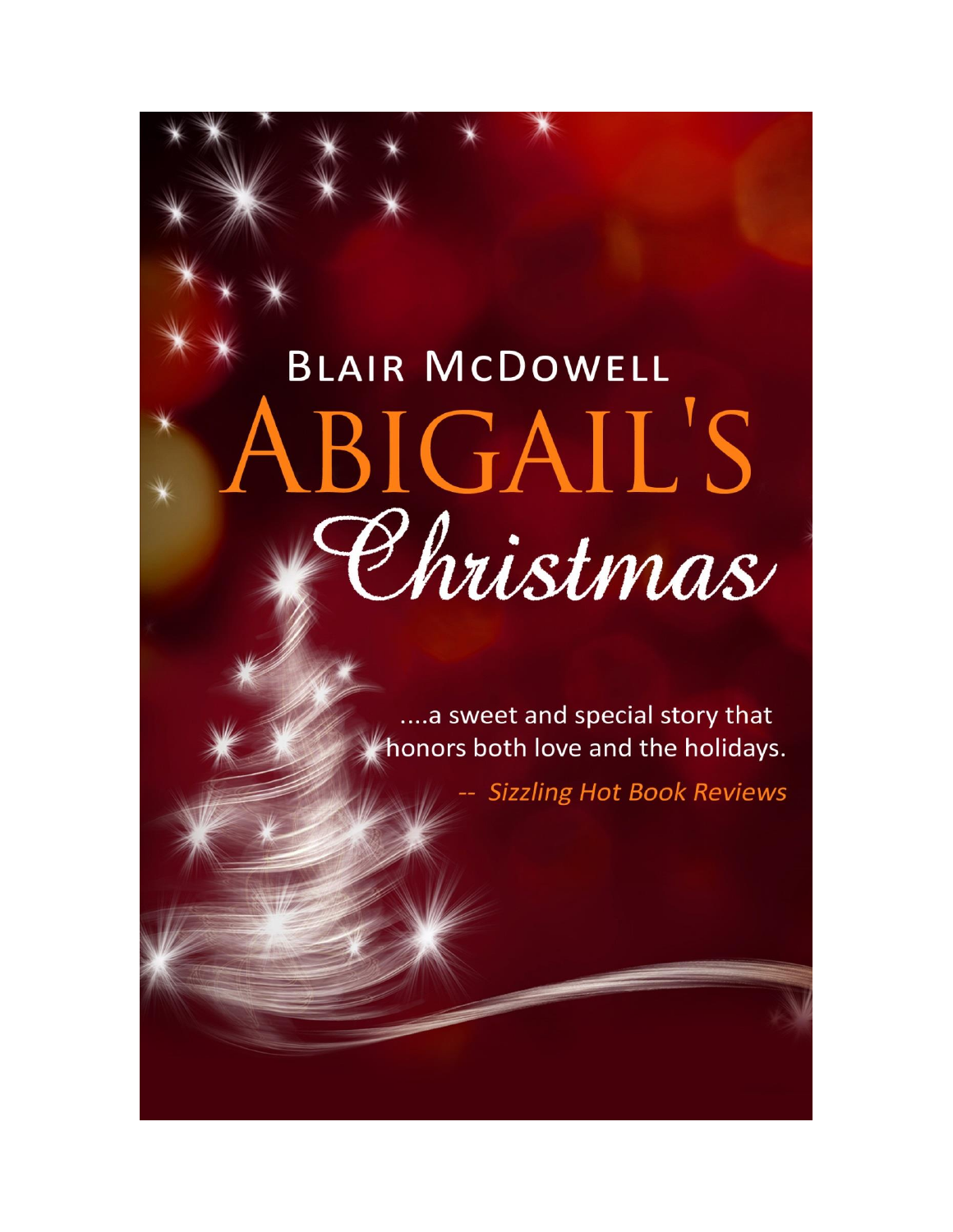## **Abigail's Christmas**

written by Blair McDowell

**ALL RIGHTS RESERVED:** No part of this book may be reproduced, stored in a retrieval system, or transmitted, in any form or by any means, without the prior permission in writing of the publisher, nor be otherwise circulated in any form of binding or cover other than that in which it is published and without a similar condition including this condition being imposed on the subsequent purchaser. Your non-refundable purchase allows you to one legal copy of this work for your own personal use. You do not have resell or distribution rights without the prior written permission of both the publisher and copyright owner of this book. This book cannot be copied in any format, sold, or otherwise transferred from your computer to another through upload, or for a fee.

**Warning:** The unauthorized reproduction or distribution of this work is illegal. Criminal copyright infringement is investigated by the FBI and is punishable by up to 5 years in federal prison and a fine of \$250,000.

**Disclaimer:** This book may contain explicit sexual content, graphic, adult language, and situations that some readers may find objectionable which might include: male/male sexual practices, multiple partner sexual practices, strong BDSM themes and elements, erotic elements and fetish play. This e-book is for sale to adults ONLY, as defined by the laws of the country in which you made your purchase. Please do not try any new sexual practice, especially those that might be found in our BDSM/Fetish titles without the guidance of an experience practitioner. The author will not be responsible for any loss, harm, injury or death resulting from use of the information contained in any of its titles.

**Publisher's Note:** This is a work of fiction. All characters, places, businesses, and incidents are from the author's imagination. Any resemblance to actual places, people, or events is purely coincidental. Any trademarks mentioned herein are not authorized by the trademark owners and do not in any way mean the work is sponsored by or associated with the trademark owners. Any trademarks used are specifically in a descriptive capacity. Final edits rest with the author of this work.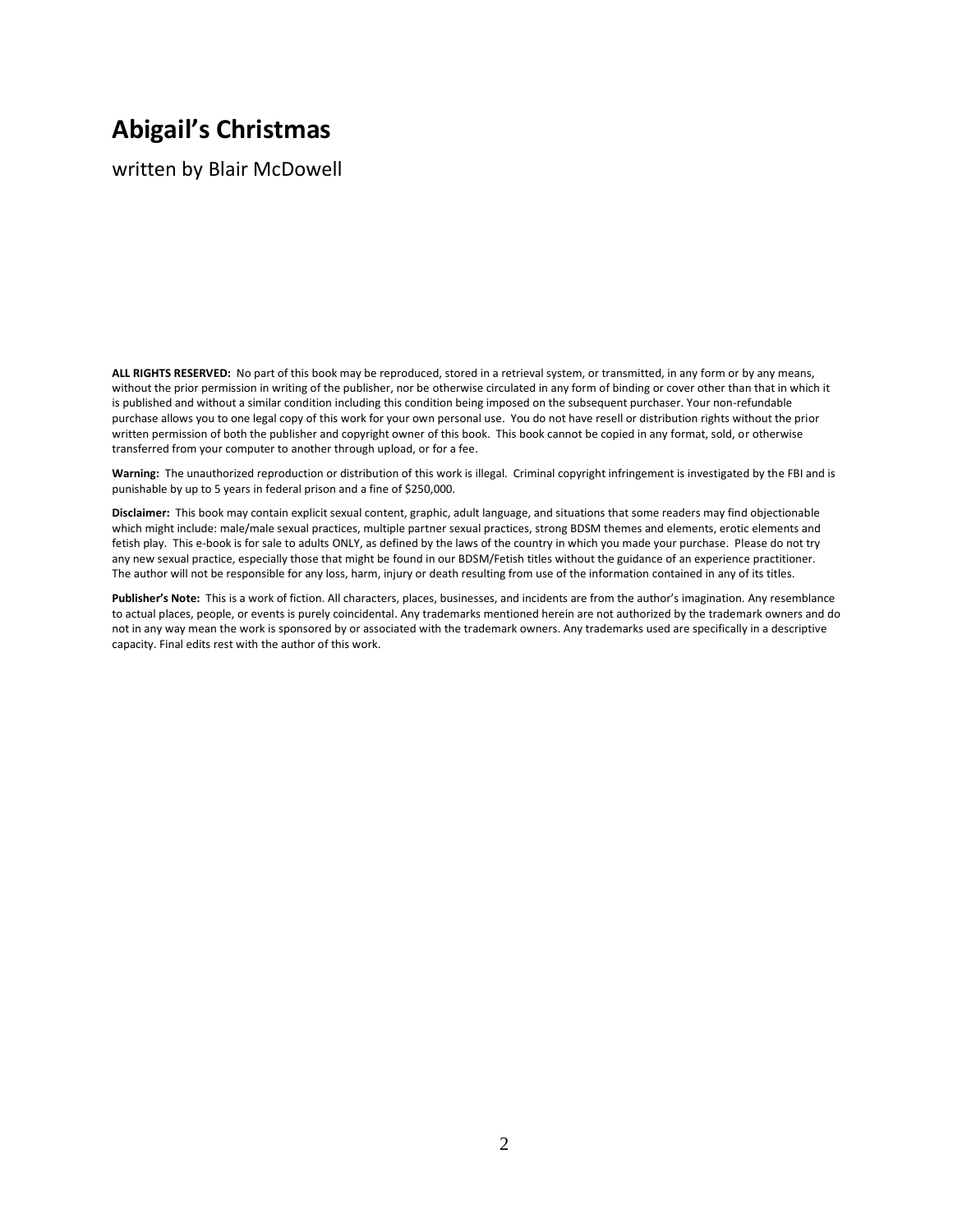Abigail looked at the last fight of steps and wondered if she had energy enough left to climb them. When she had first seen this flat under the eaves of the big old house on Sixth Avenue, she had been charmed by it. It had so much more character than the little boxes she could afford in nearby high rise apartment houses. What she'd failed to appreciate, she reminded herself with a wry smile, was that those apartment houses had elevators. She took a deep breath and went up the remaining ten steps to her doorway and glanced at the door opposite to hers. Mrs. Flannigan had told her it was rented and that the new tenant would be moving in this week. So far there was no sign of her new neighbor.

She had agreed to work all day on Christmas Eve. She was a buyer for Toys & Co. and didn't usually work on the sales floor, but they were shorthanded and she had nothing better to do. Working on December twenty-fourth in a big box toy store was an exhausting business. How could so many parents wait until the last minute to buy presents for their children? Abigail remembered her own mother shopping for months for just the right presents, secreting them away in closets and in bureau drawers, then wrapping them after Abigail and her brother were asleep on Christmas Eve. Putting them under the Christmas tree that the family had decorated together before they went to bed. Did Christmases like that exist anymore? It all seemed so harried and commercial now. Particularly in her line of work.

She fished into her purse and found her keys. Sighing, she unlocked her door and went in. The flat was cold. Abigail headed for the thermostat and turned it up, then she kicked off her shoes and plopped down in the big old wing chair she had found in an antique shop over on Main. Her eyes ranged over her little space. The cherry table and chairs acquired from a neighbor downstairs who was moving. The velvet covered Victorian loveseat and old fashioned, glass fronted mahogany bookcases that had been her mother's pride and joy. It had cost her a fortune to have them shipped out from Halifax, but she couldn't bear to part with them. The tiny kitchen area with her hanging copper pots. And through the doorway, her bedroom with its antique spindle bed and cozy down duvet. The place was a bit eclectic, but it was spacious, and suited her.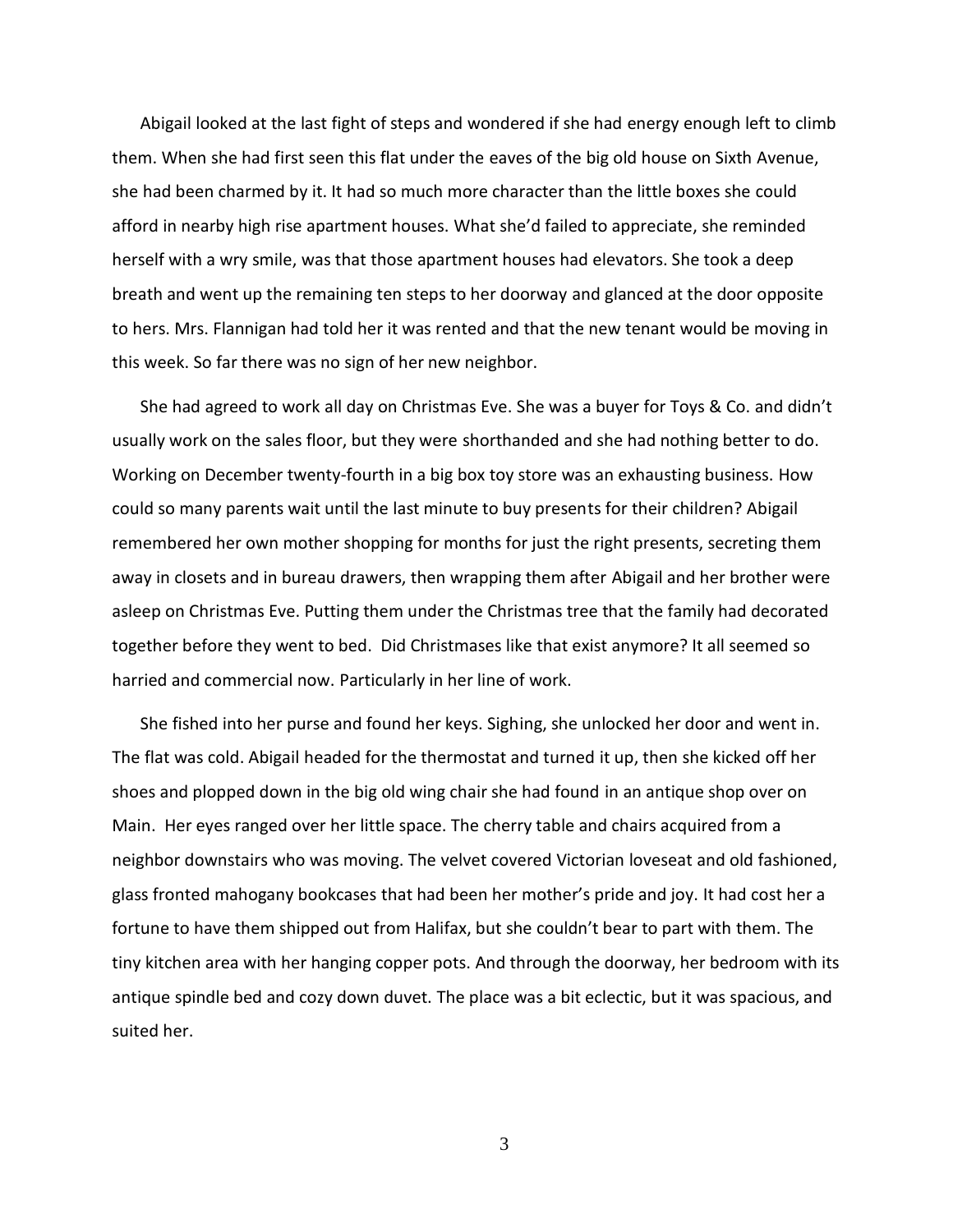Abigail sighed. It was Christmas Eve and she was alone. Perhaps she shouldn't have so impulsively moved to Vancouver four months ago. If she'd stayed in Halifax there would at least have been her brother and his family, a few old friends. Here there was no one.

Why had she felt so compelled to move? She shook her head, trying to remember just what the last straw had been. First her father had died, then she'd nursed her mother through that long and debilitating illness. Walter had waited patiently for a while, but when she was seldom able to go out with him, never able to break free for a weekend on the boat in the summer or for a ski trip in the winter, he had found someone who could. Her friends had commiserated with her over his betrayal, but she wasn't sure she even minded. Walter was more a habit than a lover. At the end she'd just wanted to get away from him, from the sympathy of others, from her overly solicitous brother who was always trying to fix her up with his friends, from everyone and everything that made up her sorry life. Abigail wanted a chance to start fresh in a place where no one knew her. Well, here she was. Far away, and alone on Christmas Eve. What was she going to do about it?

Christmas Eve. Abigail looked around the apartment again. It seemed so drab. Why had she not done anything to brighten it up? She hadn't so much as bought a poinsettia. She'd been too busy at work. But surely she could do something to make the place look more like Christmas. It wasn't too late for her to get a tree. There would be decorations and lights for sale someplace. She had to go out anyway. She hadn't had anything to eat since breakfast and there wasn't any food in the house. She'd grab a quick supper at Luigi's and then find a tree at one of the street corner stands. She would not sit here huddled in her chair, feeling sorry for herself. True, she was tired, but a hot shower and something to eat would fix that.

Twenty minutes later, Abigail looked at herself in the full length mirror on the back of her bedroom door. She had exchanged her business uniform for jeans and a soft cable knit sweater in a bright Christmas red. Her dark hair, usually worn back in a severe twist when she was on the job, hung loose and full to her shoulders. She glanced in the glass at her wide curving mouth and dark eyes and decided against bothering with make-up. She felt that she had to wear make-up at work, but this was Christmas Eve and she didn't have to go back to work for four whole days. She grabbed her raincoat and umbrella. Suddenly she felt free and almost —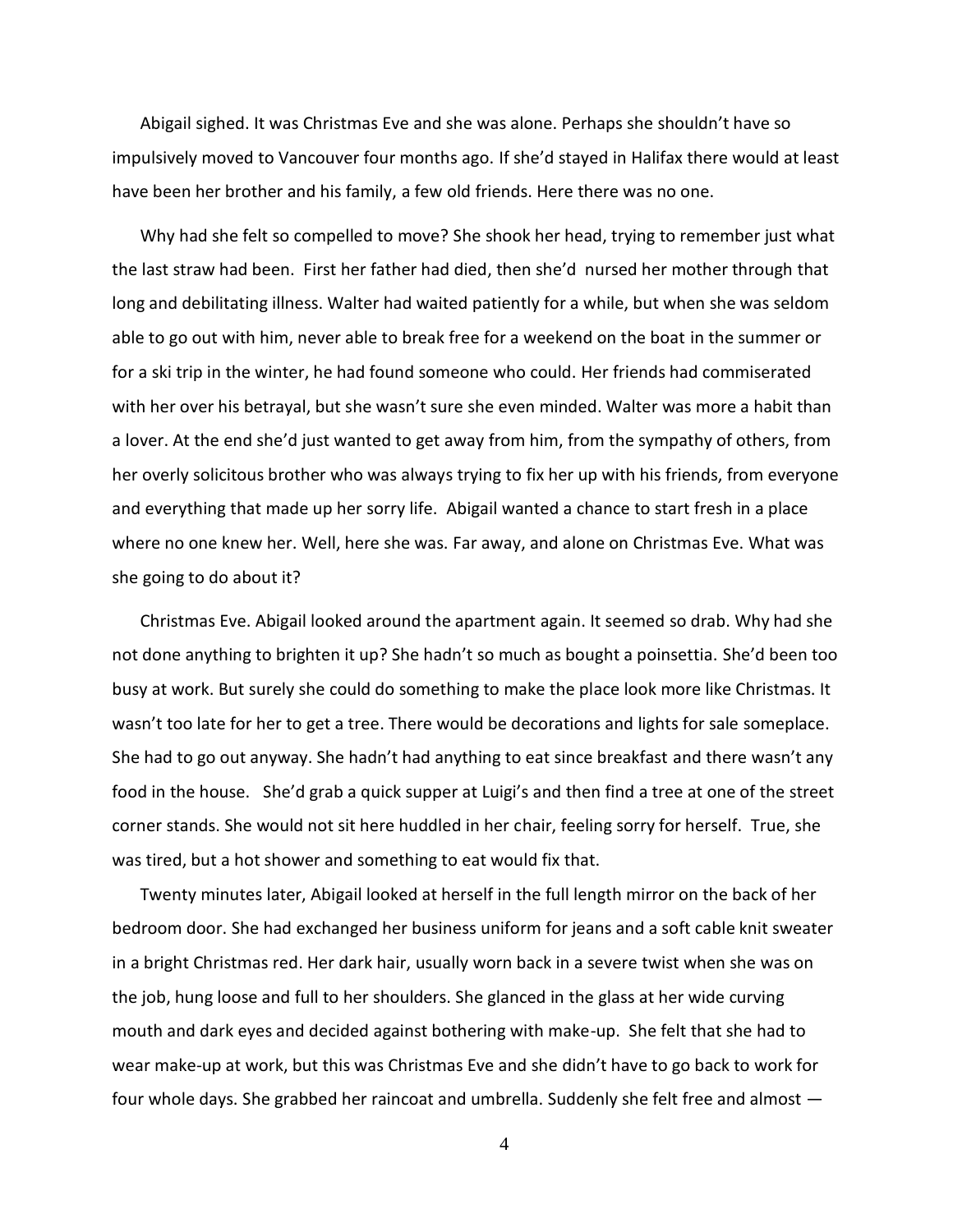could it be – happy, as she headed downstairs and out of the door into Vancouver's usual wet December weather.

At the curb she saw a U-Haul truck. Her new neighbor moving in on Christmas Eve? But there was no one in or around the truck.

She decided to walk to the market and shops on Granville Island. As she sloshed through the wet streets, music spilled out of doorways and lights flickered from decorated shop windows. People bustled down the sidewalks, stopped at crosswalks, waited at bus stops, arms full of packages. Everything glistened through the curtain of misty rain. She walked over the bridge that led to Granville Island, leaving the crowds behind. No one seemed to be about in this corner of the city. The streets were silent and dark. She remembered then that the shops on Granville Island closed in the late afternoon, when Granville Market closed. No matter. The restaurants would be open. She turned left and into Luigi's, the little Italian restaurant she knew and liked.

She shook her umbrella and put it in the stand by the door. A man she'd never seen here before approached her.

"Wet night out." He hesitated for a moment as if deciding what to do. Then he smiled broadly and said, "Table for one?"

"Yes, please. Where's Luigi?"

"He's home with his family. Christmas is a pretty big thing with Italians you know."

"It's a pretty big thing with non-Italians, too. But for some of us, family is a long way away." Abigail realized that she had spoken sharply. Why on earth had she said that? It made her sound pitiful. She looked at the waiter to see how he had reacted to her rudeness.

He looked back at her quietly through understanding eyes that were a warm deep blue. He nodded as if her comment had held no barb and offered her a menu.

"The gnocchi are particularly good tonight. With a four cheese sauce."

"Fine." She smiled to amend for her earlier sharpness. "That will do. With a glass of red wine please."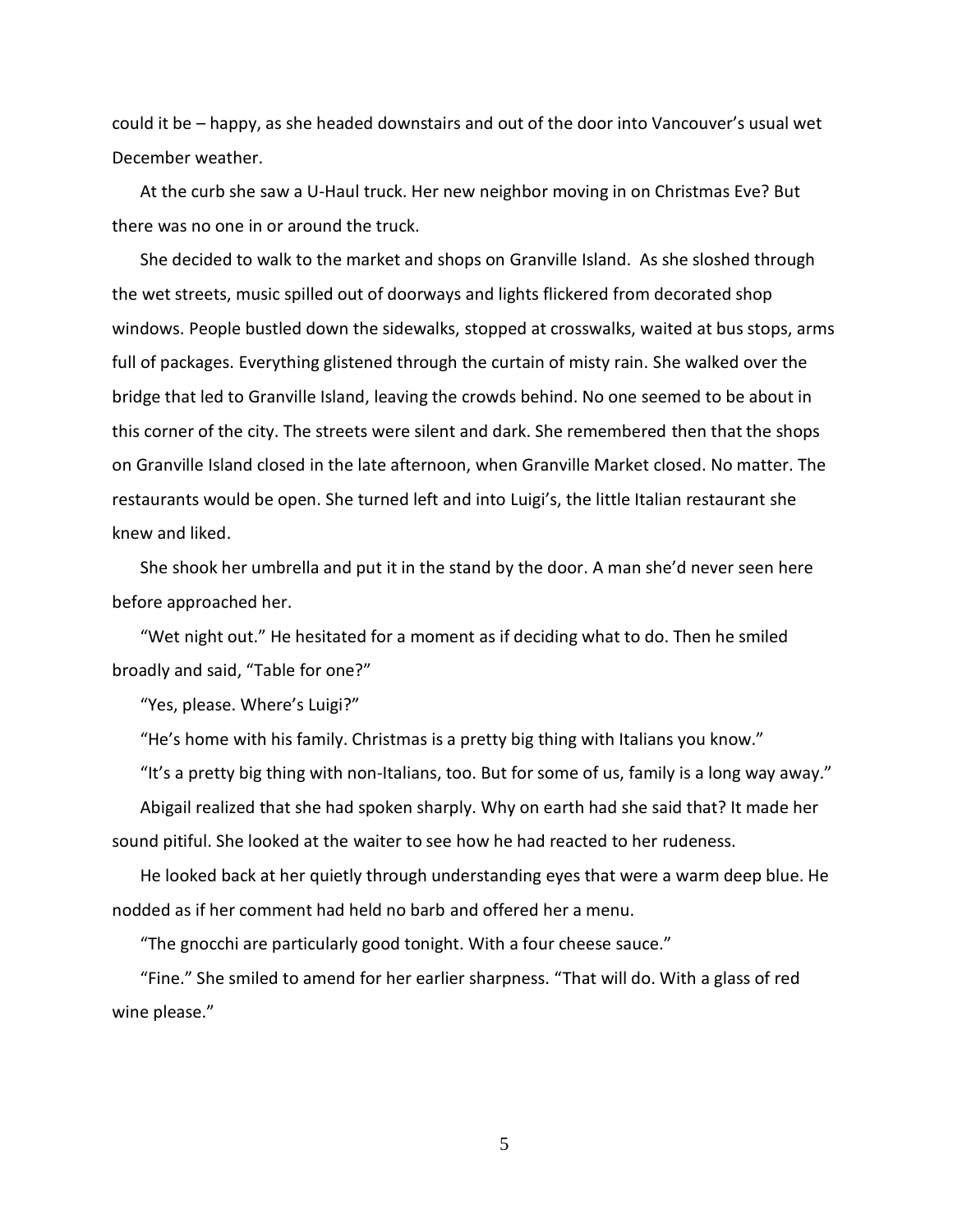As she waited for her food, Abigail looked around and realized that she was the only diner in the restaurant. When the waiter returned with her wine, she asked, "Haven't you had any business tonight?"

"To tell the truth, I was just about to close up when you came in. The chef's long gone, and if you hadn't ordered the gnocchi I don't know what I'd have done. They're all that's left. I was going to have a plate of them myself and then head for home."

"Oh, dear. I'm keeping you here." Abigail started to rise.

"No. No. Please. I'll tell you what. I'll get us both some food and bring over the bottle of wine and we can have our meal together. That is," he looked at her apprehensively, "that is if you don't mind sharing. I hate eating alone."

Abigail thought, so do I. Aloud she said, "It would be a shame to waste the gnocchi. And the wine is already open. So by all means join me. No one should have to eat alone on Christmas Eve."

As he bustled around setting up the second place and getting the food and wine, Abigail studied him. Luigi usually hired college kids to wait tables. This man was definitely not a college kid. He was perhaps thirty-seven or thirty-eight. About her age. With dark blond hair that fell carelessly over his forehead. Tall. Rangy. Athletic looking. Hockey-jock, perhaps? No. Too old and too sophisticated for that. There was a certain assurance in his bearing that gave her pause. The thought occurred to her that he looked more like a lawyer or a business executive of some kind than a waiter.

"How did you happen to become a waiter?"

He gave her a lopsided grin. "I'm not exactly a waiter."

"What do you mean, you're not a waiter? You seated me. You gave me a menu. You took my order."

"Well, I did mention that I was about to close up. I just hadn't locked the door yet. Luigi went home to his family, and I was going to have some dinner and go home to my lonely bachelor pad. When you wandered in, dinner with you seemed like a better idea."

Abigail burst out laughing. "But who are you? And how do you happen to be closing up Luigi's restaurant?"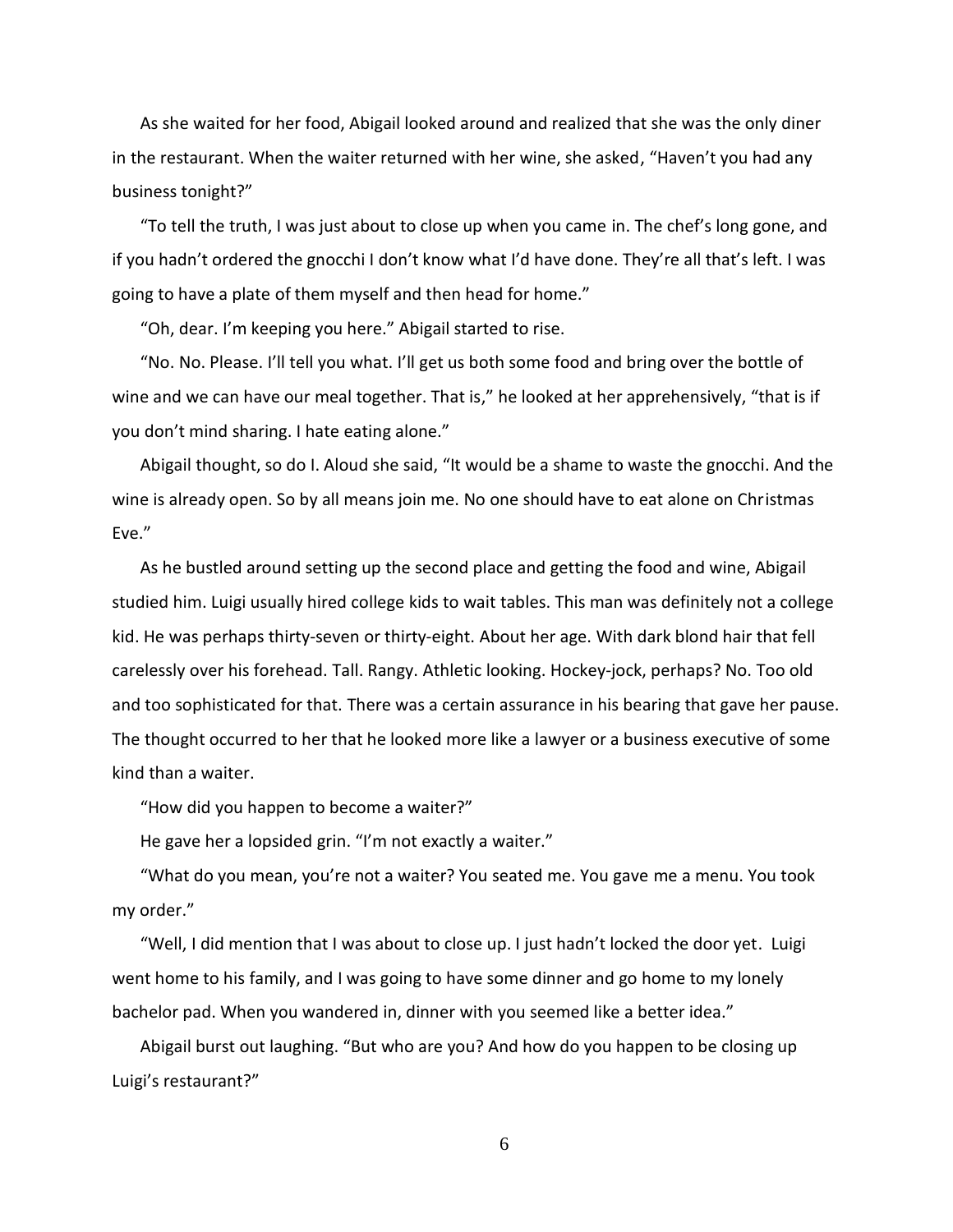"Name's Scott, Scott McKenna." He reached over and shook her hand.

"Abigail Johnson. But the restaurant?"

"Ah, that. I know the sign says Luigi's. And Luigi is certainly the mastermind behind the food here, but I'm Luigi's partner. Usually, his very silent partner. Now let's eat this dinner before it gets cold. And here, let me fill your wine glass."

An hour and a half later they were laughing and lingering over coffee.

Reluctantly Abigail said, "I must go. I want to get a tree for my flat, and some ornaments. I can't let Christmas come and go without a tree."

"Let me come with you. I'm a past master at picking out Christmas trees. And if you insist on selecting your own tree, I'm good at carrying them."

"I don't see how I can refuse an offer like that."

They found a tree lot on Granville Street. The trees left unsold were a scraggily bunch. Scott and Abigail wandered up one lane and down the next among the fragrant evergreens, Scott holding out tree after tree while Abigail examined them with a frown and a shake of her head. Finally in the last row he pulled out a huge Scotch Pine. And then quickly put it back. "I can see why this one's left. It's too big for any normal room."

"That one," she said.

"This one?" he asked with disbelief in his voice. "How high is your ceiling?"

"High enough. My flat is under the roof. If I put it where the roof peaks it will fit."

"You're sure?"

"I'm sure."

"Okay. This one it is."

They arranged with the attendant to hold the tree for them while they went to buy ornaments.

"The Bay is open until nine," he said. "If we hurry we can get them there."

They were among the last customers to leave the department store, laden down with boxes and bags. All the Christmas lights and ornaments were on sale, and Abigail bought some of everything in sight.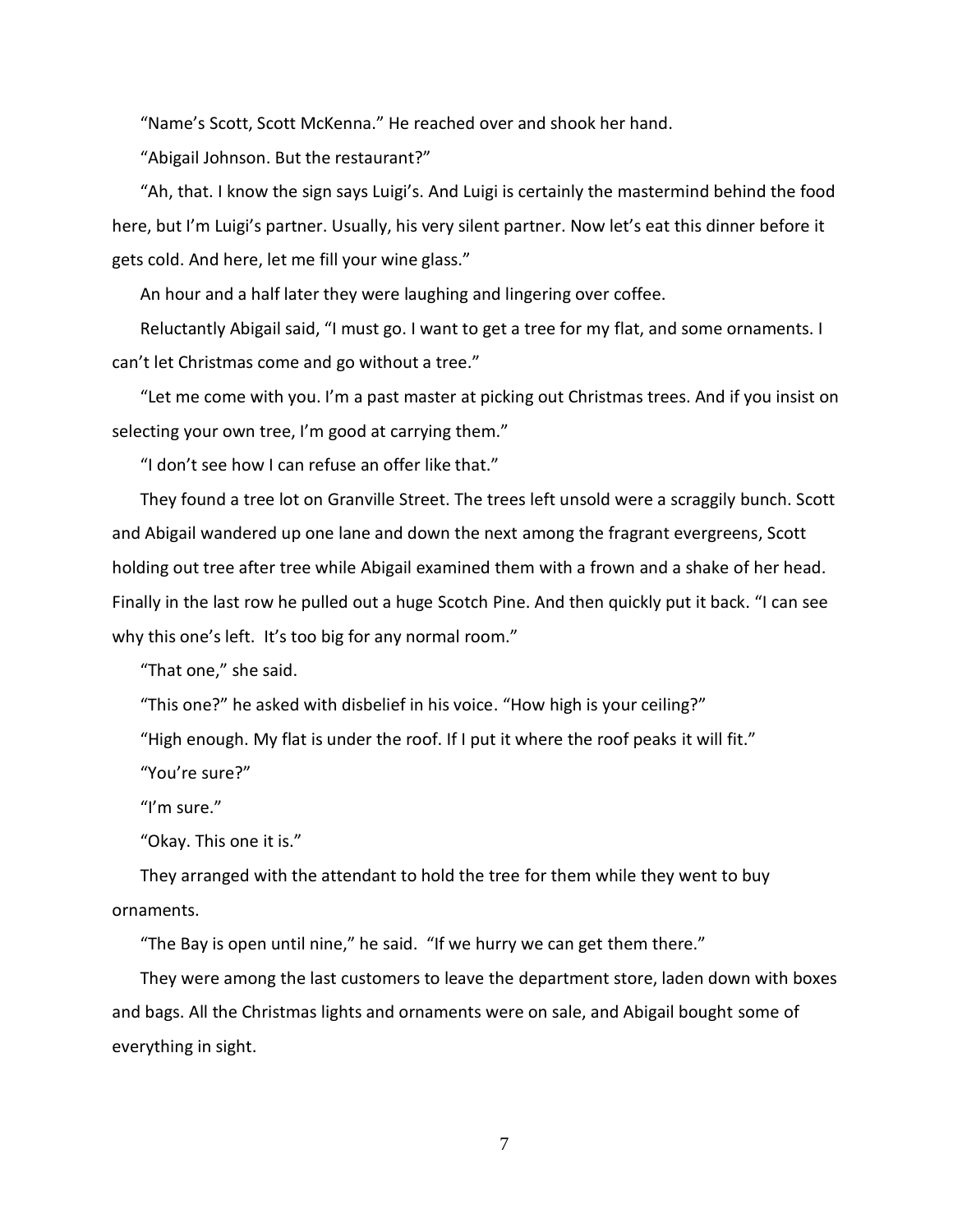Back at the tree lot, the attendant glared at them. "You're late. I was just about to close up."

"Sorry. We were buying the ornaments for the tree. Merry Christmas."

The attendant looked at the two of them, so happy, so oblivious to the rain, and smiled back at them. He handed Abigail a bunch of mistletoe and holly. "And a Merry Christmas to you, too."

"So where do we have to go with all this?" Scott asked as he took a firm hold on the tree. "Not too far. Just over on Sixth."

Abigail shivered. The rain had finally stopped, and the temperature was dropping sharply.

**\*\*\*\***

"This is it," she said when they finally reached the big old house.

"You live here?" he asked, incredulously.

"Only in a small corner of here. My flat is upstairs. Up many stairs."

Hoisting the tree further up on his shoulder, he said, "Lead on."

As they entered the house, Mrs. Flannigan opened her door. "I wondered what all the commotion was. I see you've found a tree. Be sure you get the needles off the carpet after you drag that thing upstairs. It's never going to fit you know."

"Good evening Mrs. Flannigan. Merry Christmas."

"Humpf." The door closed. Scott and Abigail looked at each other and burst out laughing.

Inside the flat Abigail said, "I'll make us some mulled cider while you try to get the tree into its stand."

Scott examined the small room. "Just where did you think this would fit?"

"If we move the table and chairs it can go there, against the wall."

"It's a least a foot too tall, and the branches will take up half the room."

Abigail looked at the tree, at the ceiling, and at the man who stood there trying to prop it up in a space for which it was clearly too tall. "Oh, dear. I did so want a big, full tree. We can move the table and chairs over, but I don't know what we can do about the ceiling."

Scott smiled and shook his head. "I'm afraid we can't do anything about the ceiling, but maybe we can take a foot or two off the bottom of the tree. I don't suppose you have a saw?"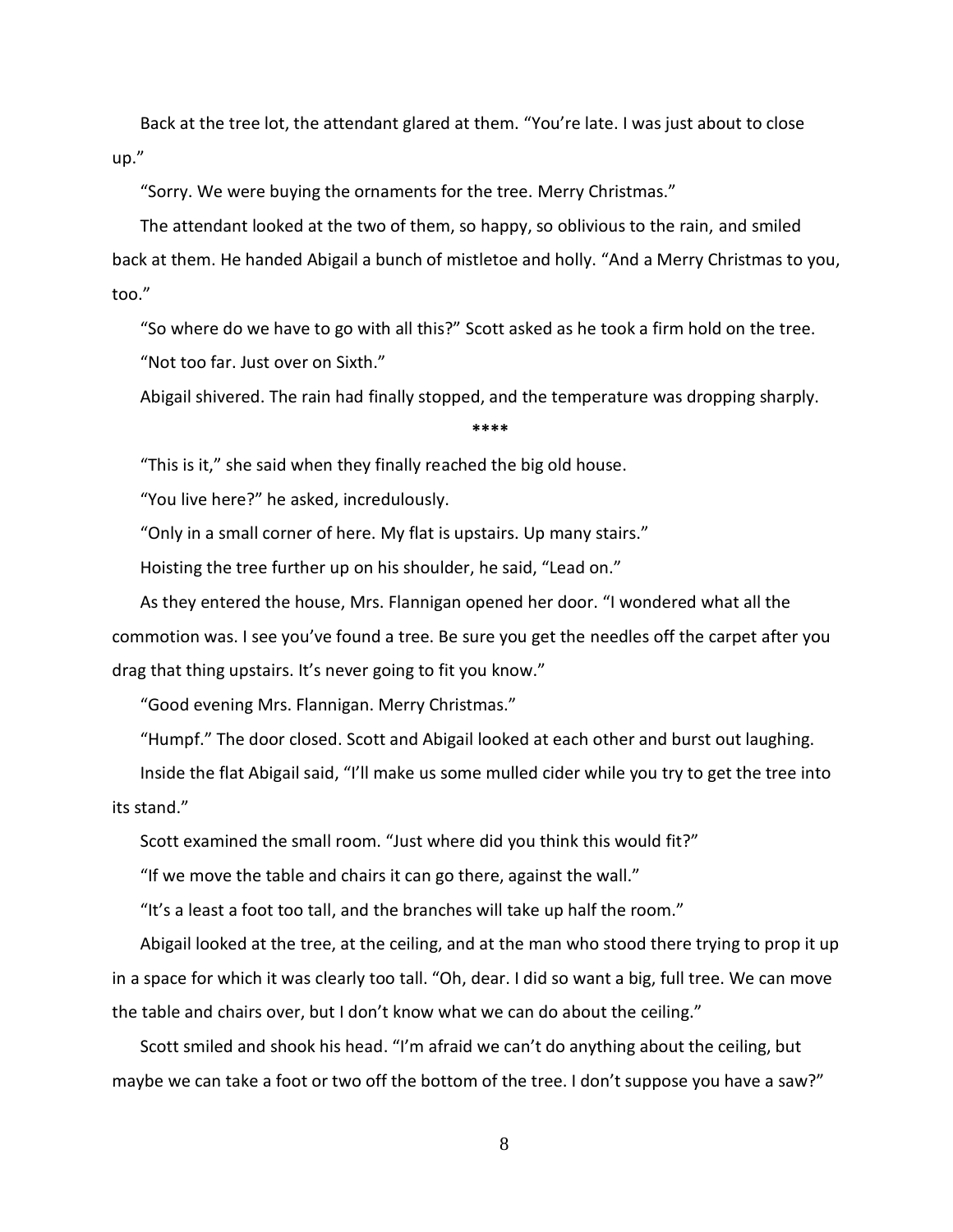"Do I look like the kind of girl who'd have a saw?"

"No. I didn't think so. I'll go downstairs and ask Mrs. Flannigan. Is there a Mr. Flannigan?" "I think so but I've never seen him."

A few minutes later Scott was back with a small hacksaw, and soon after that the tree was standing securely if slightly tilted to the left in its holder. Abigail handed Scott a mug of hot cider and the two stood admiring the results of his labor.

Abigail studied the tree. "Is it a little off center?"

"Not if you lean a little this way when you look at it."

Abigail laughed. "I haven't had so much fun in years."

He stopped what he was doing and looked at her, suddenly quiet and serious. "Neither have  $\mathbf{I}$ ."

For a long moment they stood simply gazing at each other. It was Abigail who, embarrassed, turned away to start unpacking the lights. She handed them a string at a time to Scott and he began stringing them around and through the branches.

"So how did you end up in the restaurant business?"

"Sort of by accident. In high school I was a hockey player — a pretty good one. I figured I'd be playing professionally. But I had an accident and injured my knee badly. With surgery it was fixed up, but not well enough for professional hockey."

"You know, I thought hockey player when I first saw you. So what did you do?"

"I went to college. Took a degree in business and management. I tooled around for a few years working for other people then went out on my own. Started my own business, McKenna Solutions. I love good food, and the restaurant business has always interested me. So many restaurants don't make it past the first year. They can have a wonderful chef, but if they don't understand good management and don't know how to market their business they fail. That's where I come in. If they're well located and offer good food I can keep them from failing. I have a number of clients here in Vancouver, and in Whistler and Lake Louise and Calgary. I travel among them."

Abigail opened the boxes of fine glass ornaments and together they began placing them on the tree. "So that's what you're doing at Luigi's?"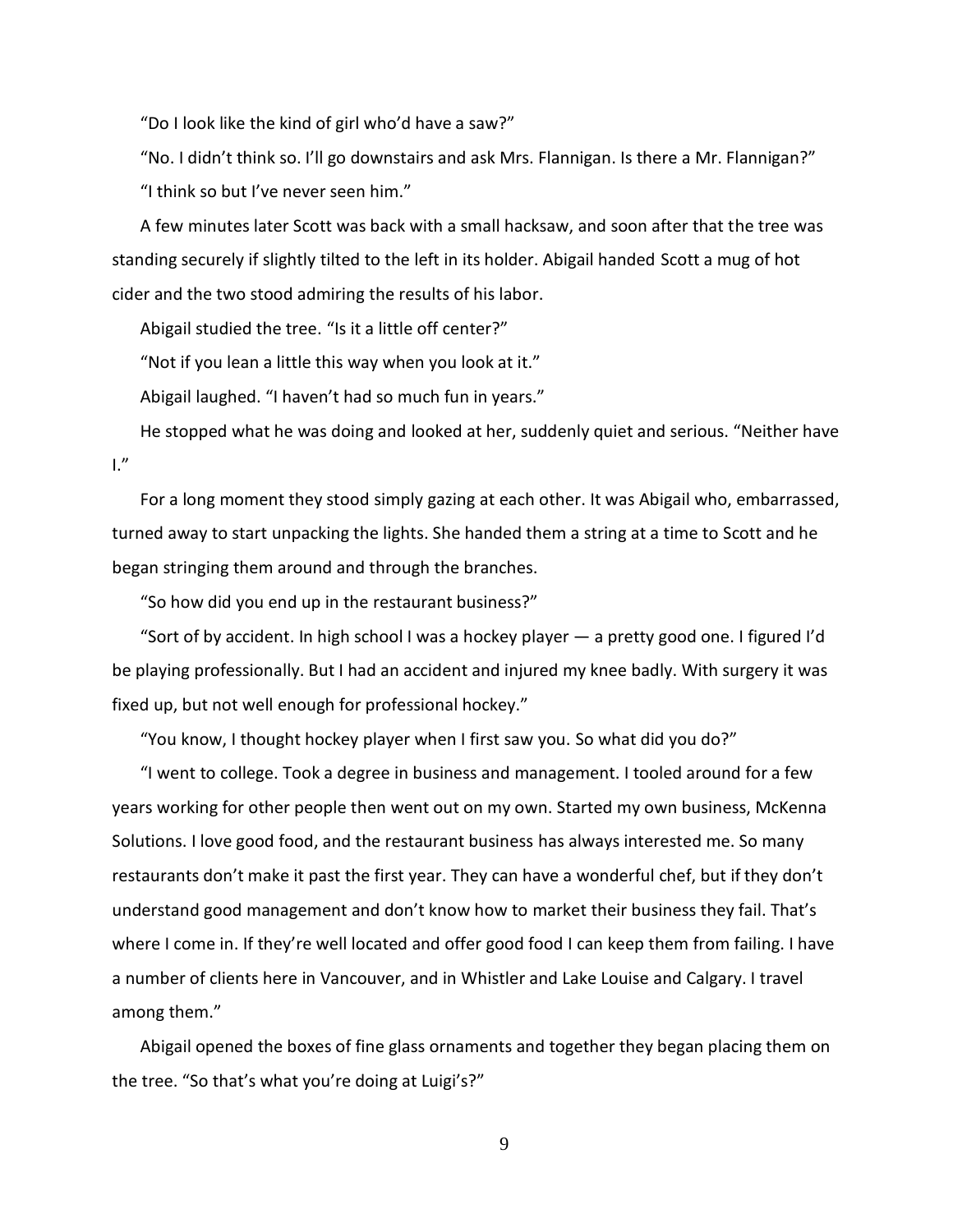"Not exactly. Luigi was on the verge of bankruptcy when he came to me. I liked his cooking, and he's in a great location, so I decided to buy into his business. He gets to cook, which he loves. I get to eat his cooking, which I love. And we both make money."

"You live here in Vancouver then?"Abigail asked.

"Not really. I keep a small place here, but home is in the mountains, near Canmore."

"I've never been there. It's near Banff and Lake Louise isn't it? I've heard it's beautiful."

"As close to heaven as you can get." Scott mused. "But what about you? You said at the restaurant that your family isn't here in Vancouver?"

"They're in Halifax. That is, my brother and his family. They're all that's left. My parents are both gone."

"I'm sorry. No boyfriend then, no husband or ex-husband?"

"An ex-fiancé, if that counts."

"Nope. Can't say that it does."

"What about you? Wife, girlfriend?"

"Married once. Too young. It didn't take. She wanted bright city lights and night life and I'm just a country boy. I can hole up for days in my mountain cabin with nothing but the elk and deer for company."

"That sounds heavenly to me." Abigail stood back to look at the work in progress. "I think if you stand on that chair you'll be able to put the angel on top," she said, unwrapping the beautiful ceramic tree top ornament they had chosen together.

"I think that about does it. Ready to throw the switch?"

"Okay. Here we go." Abigail drew her breath in sharply. Never had she seen a tree as beautiful. "I don't know how to thank you," she began. "I couldn't have done this alone. And I so needed this Christmas tree." Tears came to her eyes as she sat on the love seat and gazed at the shimmering lights.

Scott said softly, "So did I, only I didn't know it. But there's one more thing needed to make our Christmas Eve complete."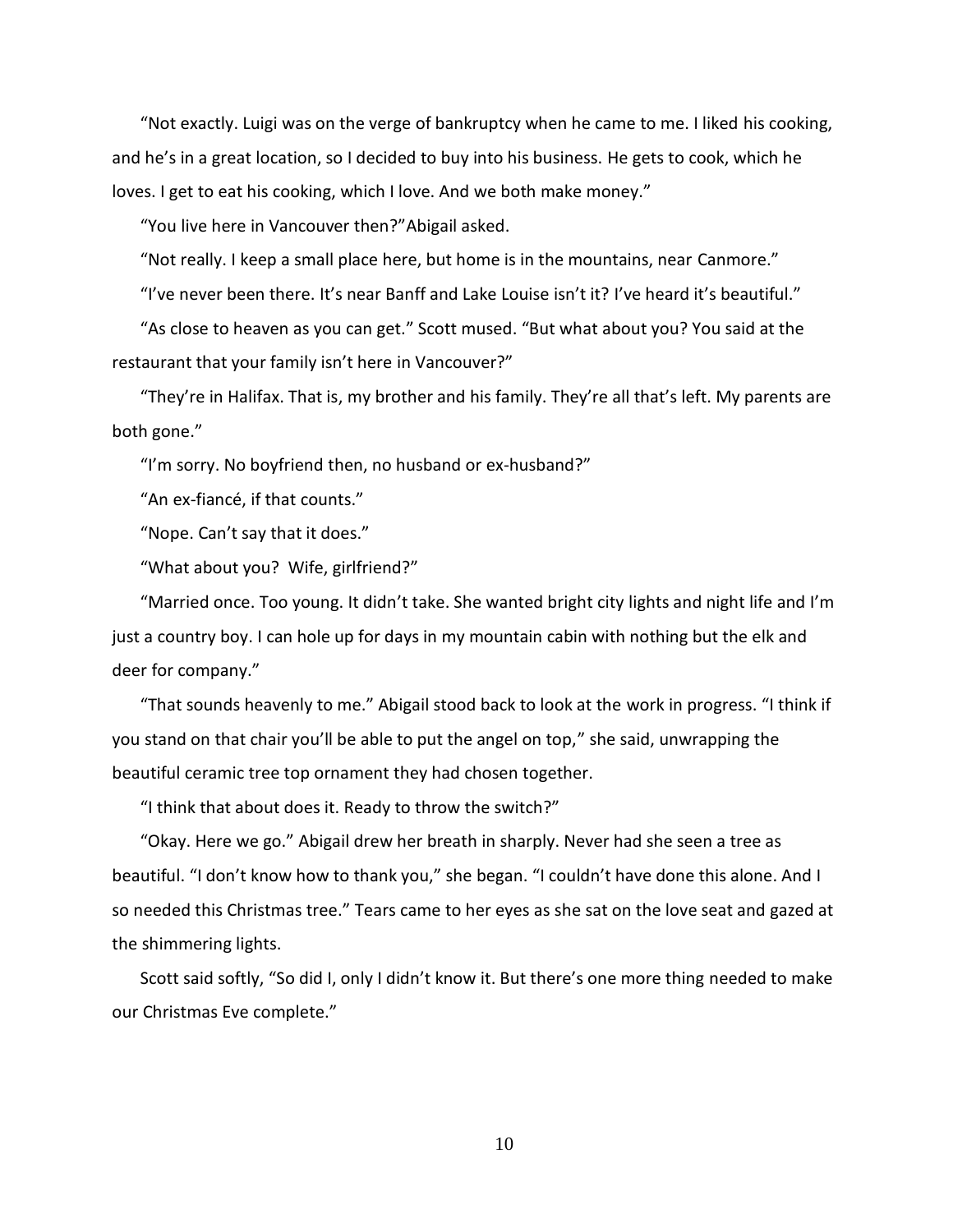He went over to the kitchen counter and picked up the mistletoe. He walked back to the loveseat and held it over her head. Then he kissed her gently. "Thank you, Abigail Johnson. I expected to spend just another lonely evening, and instead…well, thank you."

He sat down on the loveseat beside her, put his arm around her and pulled her close.

Too soon, Abigail thought. It's too soon. I shouldn't have let him kiss me. But it was so nice. So…she snuggled down against him, her head on his shoulder and was asleep in moments.

**\*\*\*\***

Bells were jingling. Abigail rubbed her eyes and sat up. She was in a sleigh pulled by two horses. The snow was falling softly, large white flakes landing on the fur robe tucked in around her.

"Welcome back, sleepyhead."

Scott was beside her, his hands on the reins.

"Where are we?"

"On our way to my chalet, of course. You've been asleep ever since we left the reception. The wedding must have really tired you out."

"The wedding?" Abigail felt totally disoriented. Wedding? What wedding? Surely she couldn't have slept through a wedding.

"Our wedding, silly. Remember, you said 'I do'. I said 'I do'. The preacher said 'I now pronounce you…' I know you were tired, but you can't have forgotten our wedding." Scott laughed.

But she had. She had no recollection of anything after they had finished decorating the tree. Married? She looked down at her left hand. There was a wide gold band on her third finger. How could they be married? She barely knew him. Then she thought, that's not true. I know him better than I know people I've known for years. I just haven't known him for as long. Confused, she snuggled down in the fur robe.

"Not much farther, darling."

As they rounded a bend in the track the house came into view. It was built of honey colored logs, and was set against the mountainside. Snow clung to the roof and to the eves, welcoming lights glowed in the windows and smoke curled up from the chimney.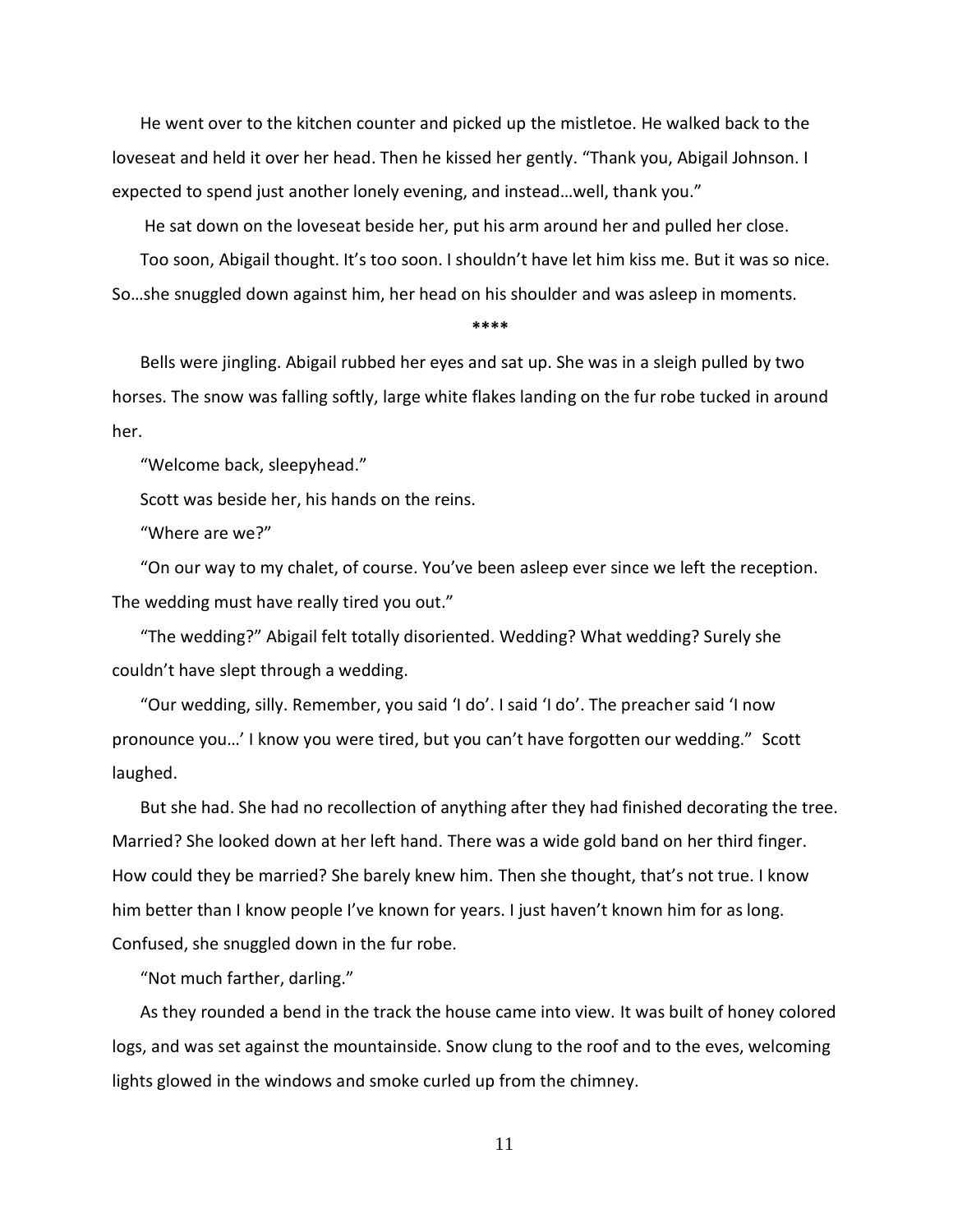The sleigh stopped at the front door and a man hurried down the steps to take the reins from Scott.

"I'll look after the horses. You go on in where it's warm. Mary has laid a supper for you." "Thanks, Fred. It's been a long day and Abigail is tired."

Scott came around to Abigail's side of the sleigh and lifted her down. "Welcome home, Mrs. McKenna." He carried her up the steps and through the open door. "Over the threshold, in the best tradition." Then he stood her on her feet and reached down to kiss her. "You taste of cold and snow. Welcome to your new home."

Abigail looked around her. There was a fire blazing in a huge stone fireplace and a table was laid out in front of it with a platter of cold chicken and fruit. In a silver ice bucket, champagne waited to be opened. Through a wall of windows she could see the mountainside and the drifting snow.

She looked at Scott "I don't understand…" she began.

"I don't either," he said. "How could two people be so lucky? A week ago we didn't even know each other. And here we are married. I just know it seems right, and I've never been happier."

It did seem right in a way. But it made no sense. How had it happened?

"Come sit by the fire. I'll pour us some champagne. You didn't eat or drink anything at the reception. You must be hungry. Wasn't it great that your brother and sister-in-law made it on such short notice?"

"Bill and Janice were there?"

"Of course they were, darling. You spoke with them at the reception. You *are* tired, aren't you." Scott handed her a glass of champagne. "Here's to us. To years of Christmases together. Although I know none can ever be as beautiful as this one has been. Have I told you how much I love you? And what a beautiful bride you are?"

For the first time, Abigail looked down at her clothing. She was wearing white. A full skirted white velvet wedding dress.

She was dreaming. Clearly she was dreaming. Any minute now she would wake up. She smiled. Meanwhile, she might as well enjoy herself. She took a chicken leg off the platter and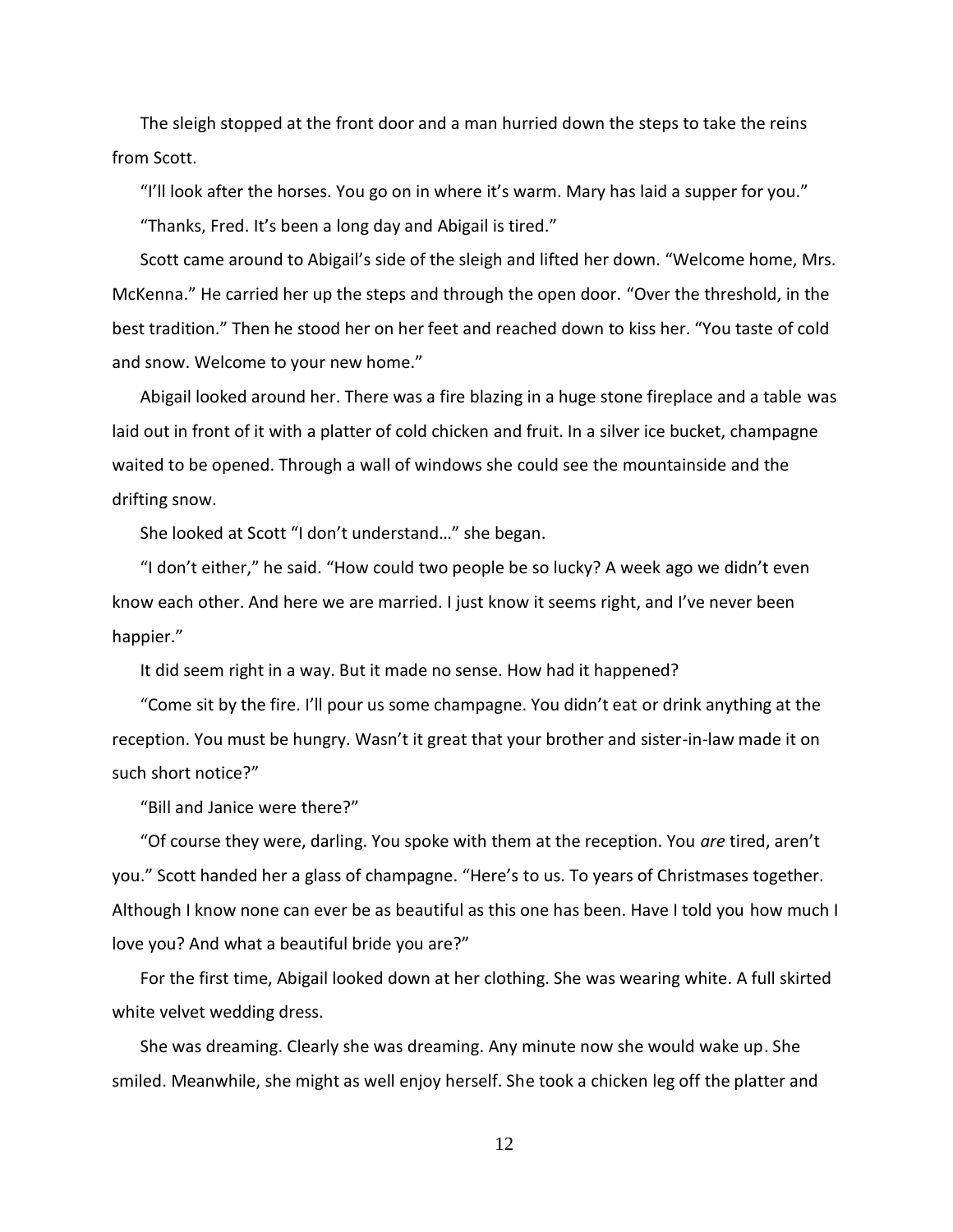bit into it. "I'm hungry," she admitted, as she took a swallow of the champagne. Both seemed disturbingly real.

Scott settled back in his chair and watched her eat, a smile playing at his lips. "I've always admired a girl with a good appetite."

"You'd better get some of this while you can. I warn you I'll eat it all if you don't."

"There's more where that came from."

They finished off the chicken and the bottle of champagne, laughing and talking. Abigail listened carefully for any clues that could shed some light on this very confusing situation. But nothing made sense. She was here with Scott. They loved each other. Yes, she admitted to herself, she loved him. And they seemed to be married. But she couldn't remember anything after decorating the tree.

There was a moments silence between them and Abigail became aware of Scott's blue eyes burning into her.

"It's time for bed, Mrs. McKenna."

"Oh." Well why not? This was only a dream, wasn't it?

Scott pulled her to her feet and led her up the staircase to the big room that occupied most of the second story of the chalet. It was a very masculine room, done in earth tones, all rather dark. The bed was massive, with great pine posts, and was covered with a fur throw.

I'll have to do something about this, Abigail thought. We'll need to put something of me in this room. After that she was incapable of thought. Scott pulled her to him and kissed her, a kiss she felt to the depth of her being. Then he turned her around and started to unbutton the eighteen tiny buttons that went down the back of her gown. As he unbuttoned each one, he kissed the morsel of flesh exposed.

Abigail shivered and her ears were ringing, ringing, ringing…

**\*\*\*\***

Abigail opened her eyes. She was curled up on the love seat, a quilt thrown over her, and the phone was ringing. She jumped up and moved to answer it.

"Merry Christmas, Sis. Did I get you up? I forgot about the time difference."

"Oh, Bill! You can wake me anytime. It's so good to hear your voice."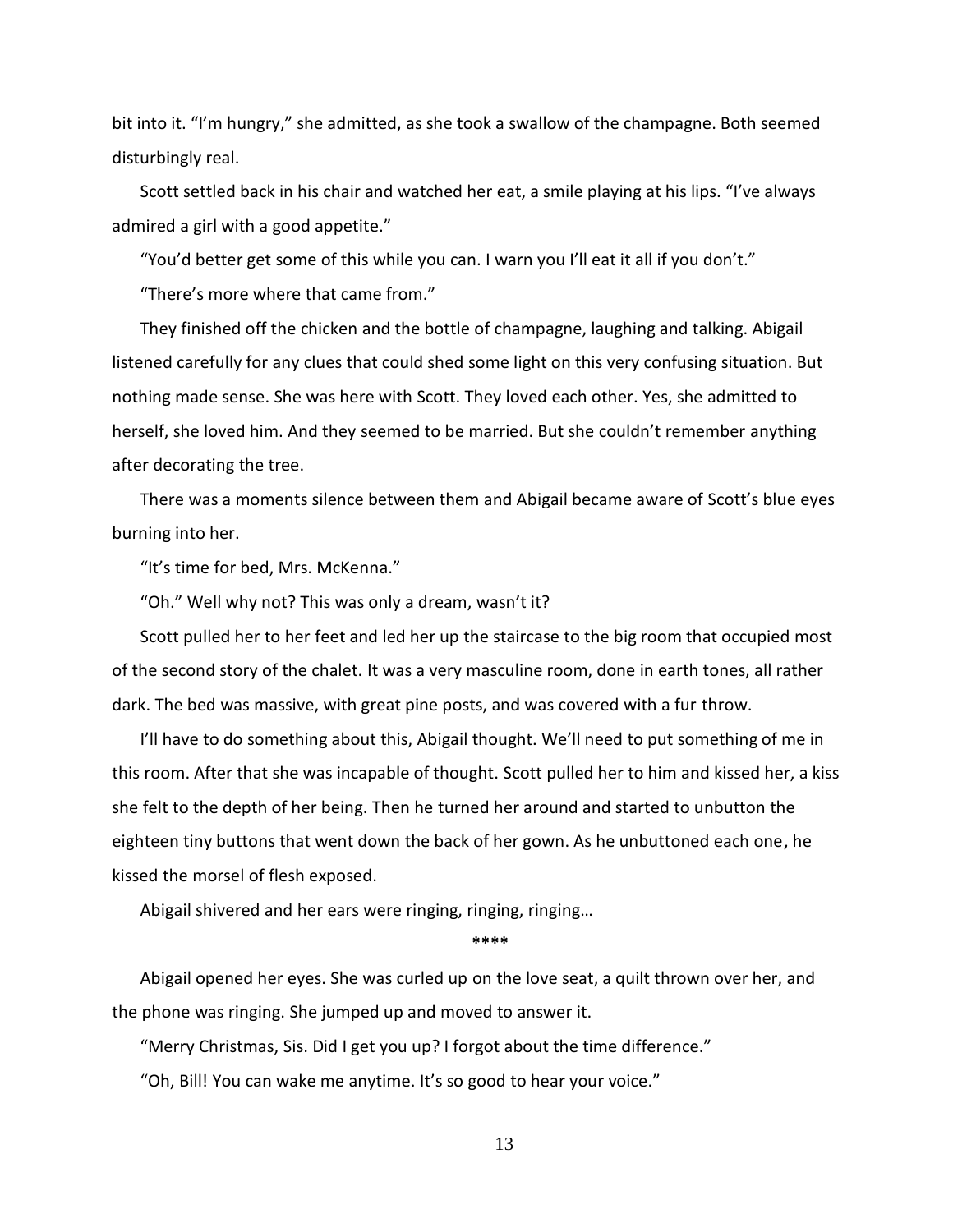"I hate it that you're alone there for Christmas. Are you okay?"

"I'm fine, Bill. And I've had a lovely Christmas so far. I have a beautiful tree. And I have four days off. And, Bill, I've met someone. Someone special."

"Hmm. Don't go rushing into anything, Sis. You know I get prior approval."

Abigail laughed. "I won't forget. How are Janice and the kids?"

"They're all fine and pushing me to let them talk to you."

Twenty minutes later, after Abigail had spoken to all the Johnson clan, she hung up the phone and looked around her flat. The kitchen had been tidied up, their mugs and the pot in which she had heated their cider washed and placed in the dish drainer. The boxes and bags that had held the Christmas ornaments were neatly stacked in a corner. Clearly Scott McKenna was a tidy man. Would she see him again? She hoped so.

What a strange dream that had been.

Sunlight streamed in her living room window. Walking over to it, she looked out. Snow! Snow in Vancouver. It was just a dusting, but it was snow on Christmas day. Smiling, Abigail headed for the shower.

She was just stepping out of the shower when she heard a knock at her door. Who could that be? She hadn't pushed the buzzer to let anyone in the front door. Hastily she pulled on her terrycloth robe and wrapped a towel around her wet hair.

She went to the door and spoke through it. "Who is it?"

"Carry-out. I have croissants and Cappuccino here for a Miss Johnson." She recognized Scott's deep voice.

Abigail threw the door wide and propelled herself into his arms.

"Careful. You'll have this coffee all over the place. Good morning to you, too. And go get into some clothes. I can't be responsible for my actions if you go around looking like that."

Abigail laughed and retreated to the bedroom. When she returned to the living room Scott was standing at the window.

"Isn't it glorious? The snow makes everything so fresh and clean." He turned and saw her standing there in her white wool slacks and soft pink sweater. "Mmm. I like that," he said. He came over to her and held her at arm's length. "You're even more beautiful than I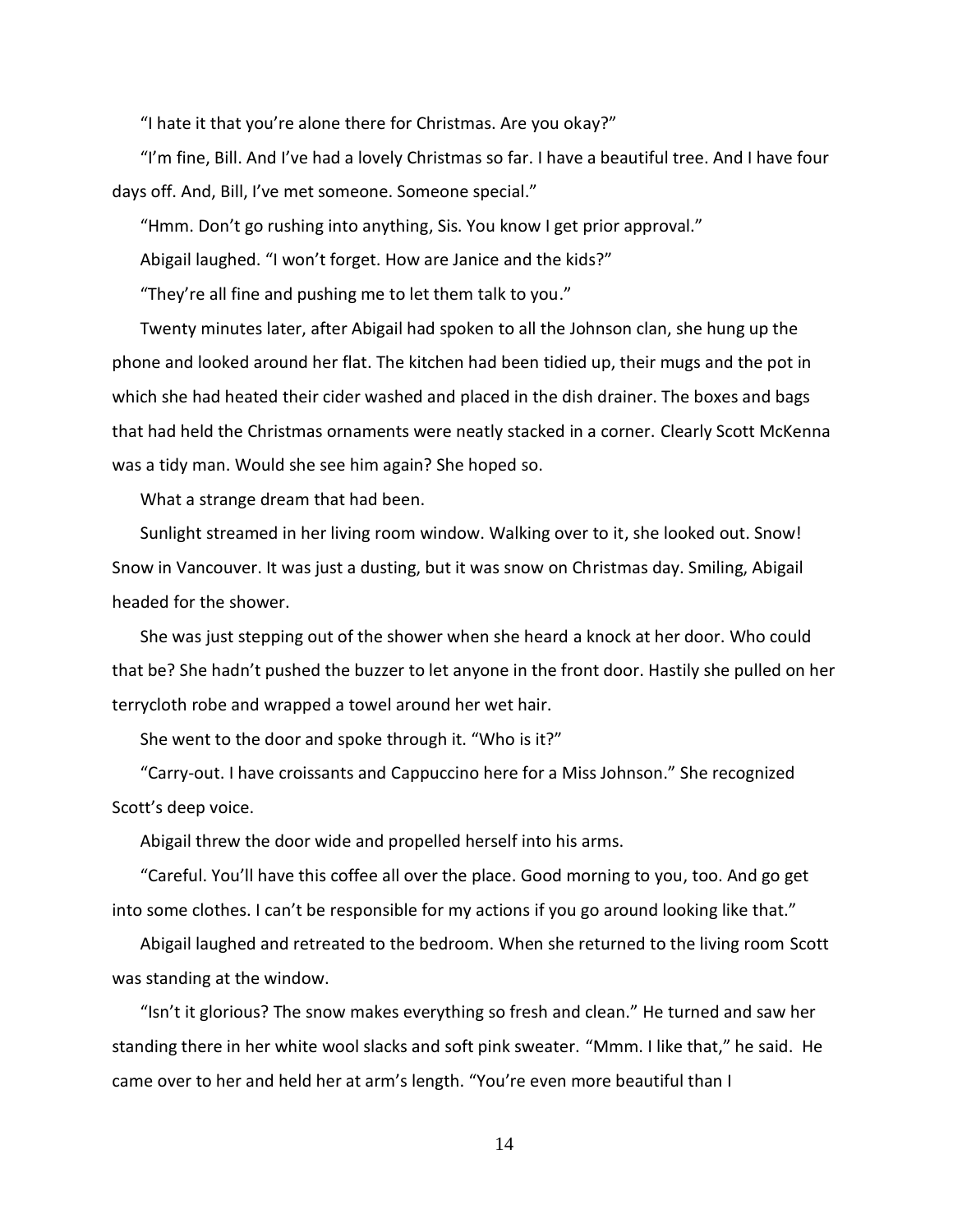remembered. He kissed her lightly, a promise of more to come. "Let's have our coffee before it gets cold."

"But how did you get in? Surely you didn't ring Mrs. Flannigan's bell. If you did, I'll never hear the end of it."

"No, I wouldn't dream of disturbing Mrs. Flannigan. As a matter of fact, I have my own key." "Your own key?"

"I sort of live here. At least when I'm in Vancouver. Remember I told you – my lonely bachelor pad?"

Realization dawned. "You're my new neighbor. The U-Haul van was yours. You've rented the flat across the hall!"

Scott laughed. "Guilty as charged."

"But why didn't you say anything last night?"

"What? And spoil the fun? Besides, what if you had turned out to be some kind of awful demented witch? I'd have had to move out in the middle of the night, the way I moved in."

"But I didn't turn into some awful witch, did I?"

"No. My Christmas angel is more like it."

He paused and then spoke hesitantly. "After I left you last night I couldn't sleep. I walked the streets all night just thinking about you. About us. I think I could fall in love with you, Abigail Johnson. I think I might just like to spend the rest of my life with you. But I'm a cautious man. I think we need to get to know each other better first." He paused. "If you think I'm crazy, just tell me so and I'll go away."

Without words, Abigail went to him and put her arms around him. Then she reached up and kissed him with all the longing in her heart.

He was the one who broke the kiss. "I lied. I *am* in love with you. I don't need more time to know that. I'd be a fool not to recognize it."

"And I love you. But I want us to take time to get to know each other."

"Then how about coming to the cabin with me for a few days now? I'd like to show you where and how I really live. It's so different from city life."

"I'd like that. I've got four days off. Can you get me back by Tuesday?"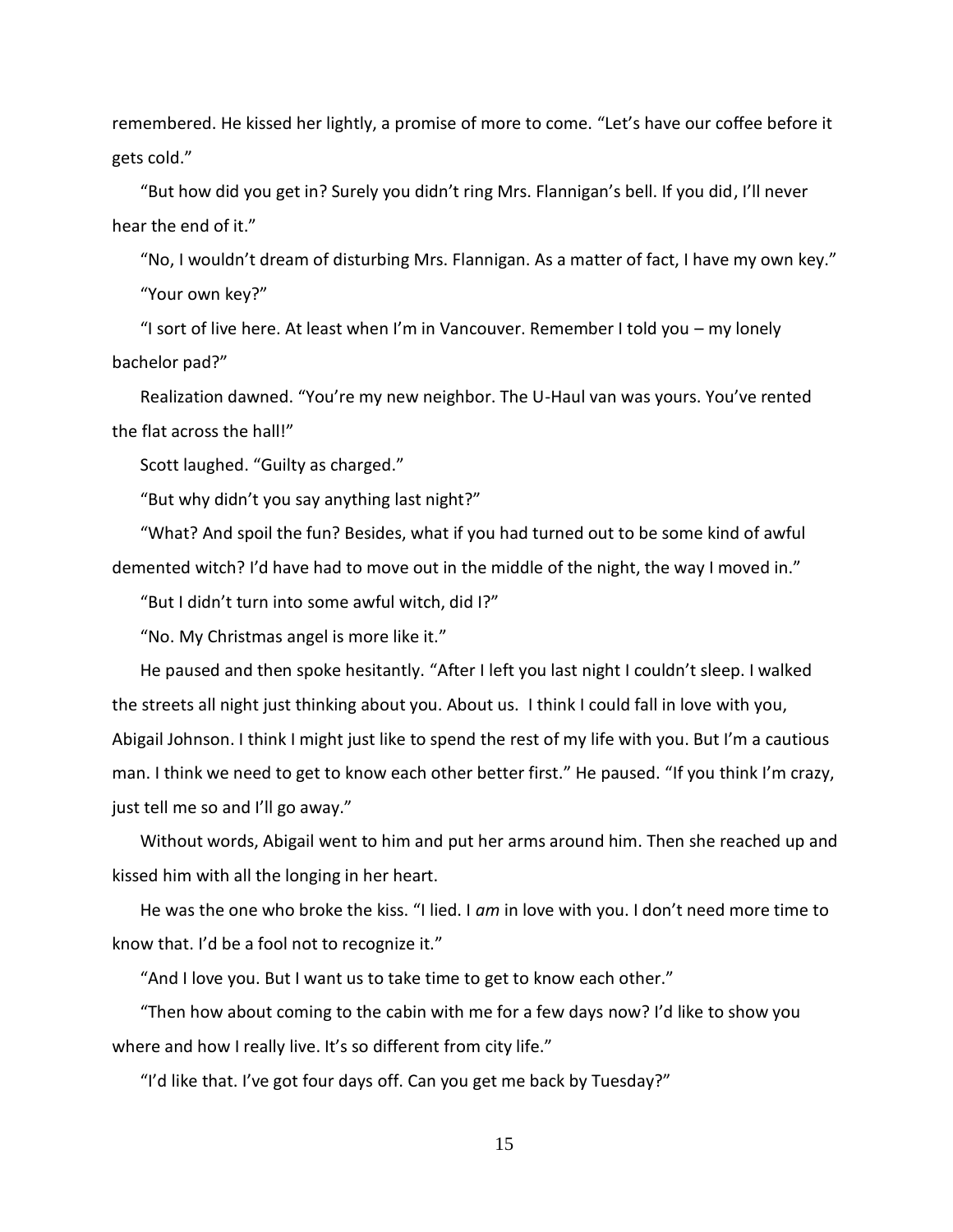"I think that can be arranged."

"I'll just throw a few things in my duffle bag then." Abigail went into her bedroom and started to pack while Scott leaned against the doorway, his eyes following her as she efficiently filled her small case.

"About this cabin of yours," she said as she packed. "Would it by any chance have a wall of windows overlooking the mountains and the valley below?"

"Yes. That's a pretty accurate description of the view."

"And would there be a big stone fireplace?"

"Of course. What would a mountain cabin be without a fireplace?"

"Hmm. Two stories? With most of the second floor a large bedroom?"

He grinned. "You're beginning to scare me. Either you read a lot of Architectural Digest or you're clairvoyant. I'm not sure I'm up to a wife who knows things before they happen, so please tell me that you're into magazines with lots of pictures of mountain cabins."

Abigail frowned. "I don't have second sight. At least, I don't think I do. I certainly never had any evidence of it before." She paused, her eyes widening. "Did you say wife?"

"That's where this is heading, isn't it? Isn't that what we both want?"

"Yes." She looked directly at the tall, tired, disheveled man who had entered her life only a day ago. "Yes it is."

"Good. I'm glad we have that settled. I'm not impulsive. I'm a very deliberate man. But this just seems right to me. More right than anything I've ever done."

"To me also."

Then, unable to stop herself, Abigail persisted, "About the cabin, would it be the sort of structure that some people call a chalet?"

"That's what my architect called it. I prefer to think of it as a cabin."

Abigail nodded. There was just one more question she had to ask. Should she ask it? If she didn't, she would never know whether it had been just a dream or something more.

"Do you have a sleigh?" Let him say no, she prayed. Then I'll know I'm not crazy, that it's all just coincidence.

"No, I don't have a sleigh," he said.